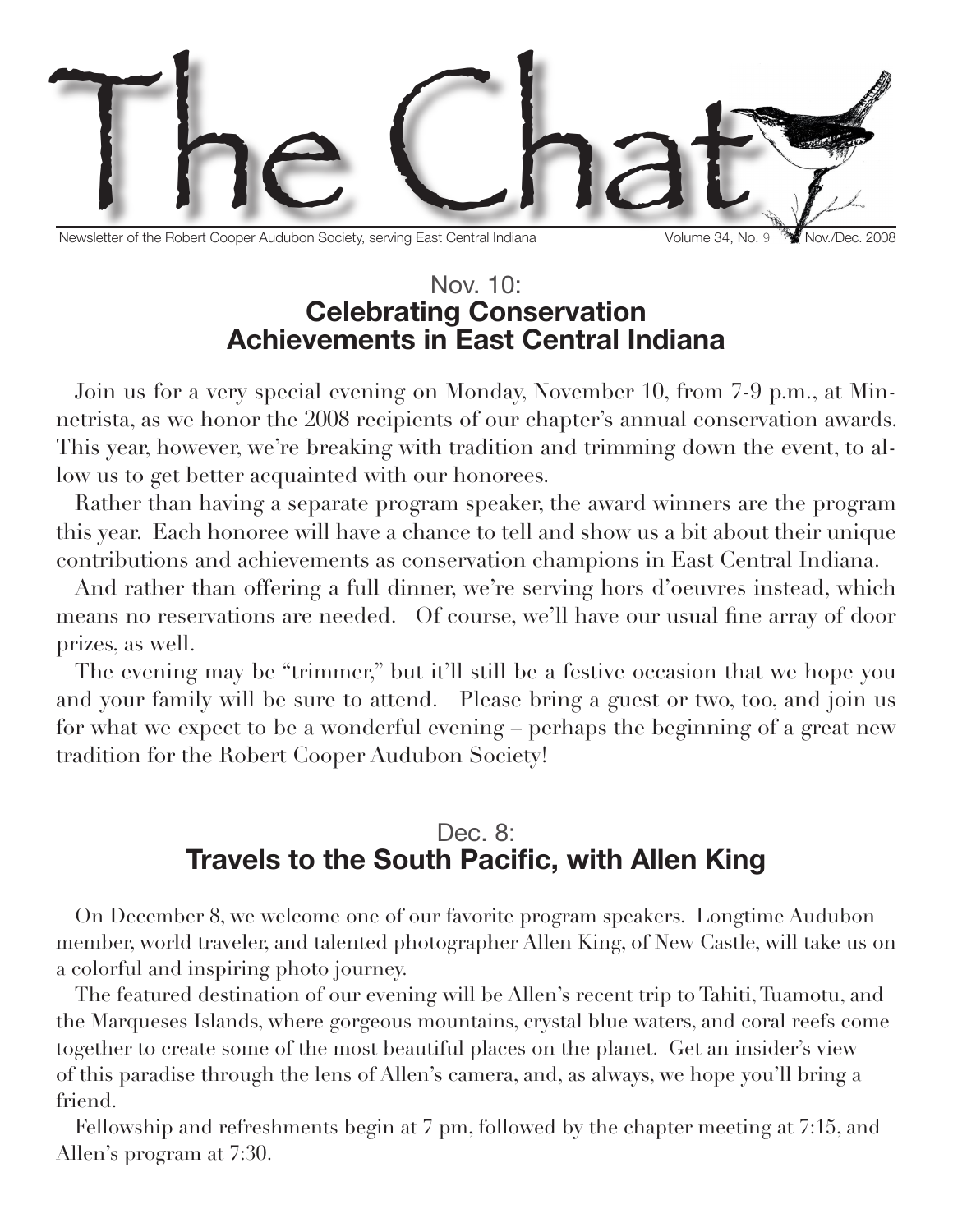# Canada Goose: October & November Bird of the Month

*Canada Goose: Branta Canadensis* By Helen Twibell



*Look for Part I of this article in the October Chat.*

D u r i n g this time each bird is flightless. It is important to the flock

to be able to walk or swim from the brooding area to go where they need to during this period. Open areas near water and a food source are selected by the birds so that they have a clear view to avoid being captured by predators, and other dangers. Naturally, these select locations may also be select to humans- golf courses, parks, mown lawns, farm ponds or pasture fields. The droppings left by these resident molting birds can be sources of disease, and the grazing by a large number of geese can cause turf damage. The geese become a nuisance, and it might get worse, since once a group of Canada geese become established on

a farm pond or other site, it is difficult to get any relief from the nuisance.

It is suggested that a management program that will require some doing, rather than a quick fix, is to assess all the features that attract geese and work on eliminating them. The water in a pond is an attraction, so work on eliminating access by installing overhead grid wires and letting the pond freeze in the winter. Replace heavily goose-grazed areas with native grasses or ground covers other than turf grass. Stop feeding the geese, if this has been a habit in the past. Plant crops near the pond that are not attractive to the geese. Remove any nesting structures you may have provided. A permit will be needed to remove an active nest with eggs or young in it. Barriers to discourage resident geese can be effective, such as plastic or more permanent fencing. Dense shrubbery around the water can be helpful. Noise harassment to keep geese from landing on the water helps if used correctly. Visual harassment using plastic snakes and owls has been used. Chemical repellents based on TASTE aversion might be considered. Canada geese are protected by State and Federal law, so this means you would need a valid permit to conduct any restricted activities to discourage them.

A final avenue of control concerning the Canada geese is the introduction of an experimental hunt this year February 1-15, (2008). Each legal hunter could shoot up to five a day for the two weeks, with a season limit of ten. This was offered in 30 counties in different parts of the state. Madison County seems to be the only one listed that is included in the service area of the Audubon Society and CHAT. This is an attempt to bring down the Canada goose breeding population from 125,000 birds to 80,000.

#### Change in the Chat

For the next year, The Chat will be trying a new printing schedule. To make our printing more effective, we will print a newsletter every two months instead of every month. In each newsletter, you will receive the information you need for the next two months. Let us now how you like the change! You can still keep up to date on our Web site, www.cooperaudubon.org.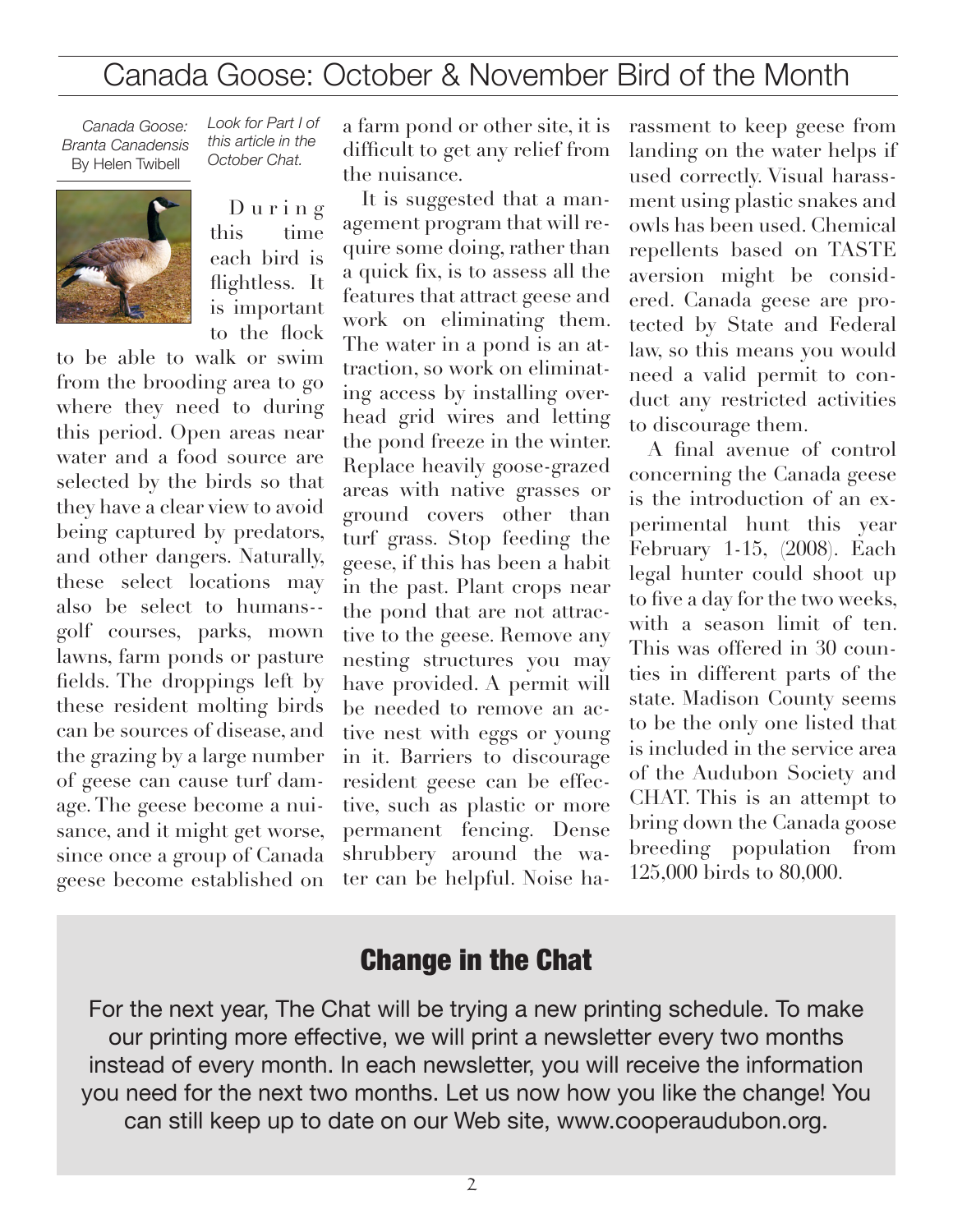### *Audubon at Home*: **Decreasing Lighting Impacts**

A nighttime aerial view of the United States, Canada and Mexico provides a visual indication of light pollution.



#### **Problem:**

The presence of artificial light at night, also known as light pollution, is a danger to migrating birds, making them prone to colliding into buildings, homes, and other structures particularly in cloudy or foggy conditions. Birds become spatially disoriented by the false horizon created by artificial light and will fly towards backlit windows in an attempt to correct their flight. In a

recent study, 1,297 birds died after hitting a 90-foot illuminated building in Chicago during a twoyear period. In that same area, an unlit structure claimed just 192 birds during the study period. (Chicago has recently adopted a "Lights Out" program. See link below.) Michael Mesure of the Fatal Light Awareness Program estimates that at least 100 million birds are killed by manmade structures each year in North America.

#### **Solutions:**

Turn It Off

Turn off as many exterior and interior lights as possible during the peak migration hours of midnight to dawn. Encourage your neighbors to do the same. If you work in a high rise, contact building management and let them know about the dangers of illuminated buildings at night.

#### Direct It Where Needed

Outfit exterior lights with top and side shields to reduce upward and sideways illumination. Shields will direct light downward, where it is needed.

*Information from: http://www.audubon.org/bird/at\_home/SafeImpact.html*

| <b>Muncie Christmas Bird Count</b>                                                                                                                                                                                                                                                                                                                                                                                                                                                                                                                                                                                                                                                                                                                                            | <b>Field Trip Chair Needed</b>                                                                                                                                                                                                                                                                                                                                                                                                                                                                                                                                               |  |  |
|-------------------------------------------------------------------------------------------------------------------------------------------------------------------------------------------------------------------------------------------------------------------------------------------------------------------------------------------------------------------------------------------------------------------------------------------------------------------------------------------------------------------------------------------------------------------------------------------------------------------------------------------------------------------------------------------------------------------------------------------------------------------------------|------------------------------------------------------------------------------------------------------------------------------------------------------------------------------------------------------------------------------------------------------------------------------------------------------------------------------------------------------------------------------------------------------------------------------------------------------------------------------------------------------------------------------------------------------------------------------|--|--|
| The National Audubon Society Muncie<br>Christmas Bird Count will be held this<br>year on Saturday, December 27. The Mun-<br>cie CBC was done last year for the first<br>time in 66 years. CBC participants count<br>birds in the field or at feeders within a fif-<br>teen-mile diameter circle. The count circle<br>for the Muncie CBC is centered in down-<br>town Muncie.<br>More information on CBCs can be found<br>on the NAS website. Interested birders of<br>all skill levels are encouraged to partici-<br>pate. The count is sponsored by RCAS. If<br>you have questions or would like to join in<br>this citizen-science outing, please contact<br>Bill Grummer at 254-1943 or billcarolee@<br>comcast.net as soon as possible, but no<br>later than December 17. | We're still in need of a new Field Trip<br>Chair! It's time to get our chapter outdoors<br>again! (We're a birding organization, after<br>all!)<br>If you enjoy birding, this is a fun and<br>easy job. Four to six months each year you<br>get to think of places you've always wanted<br>to bird, then invite other interested Audu-<br>boners to join you! Past Field Trip Chairs<br>are happy to give you ideas for places to go<br>and tips on logistics. If interested, email<br>Bonnie Nicholson at nickrb69@yahoo.com<br>or Barb Stedman at bastedman@gmail.<br>com. |  |  |

3